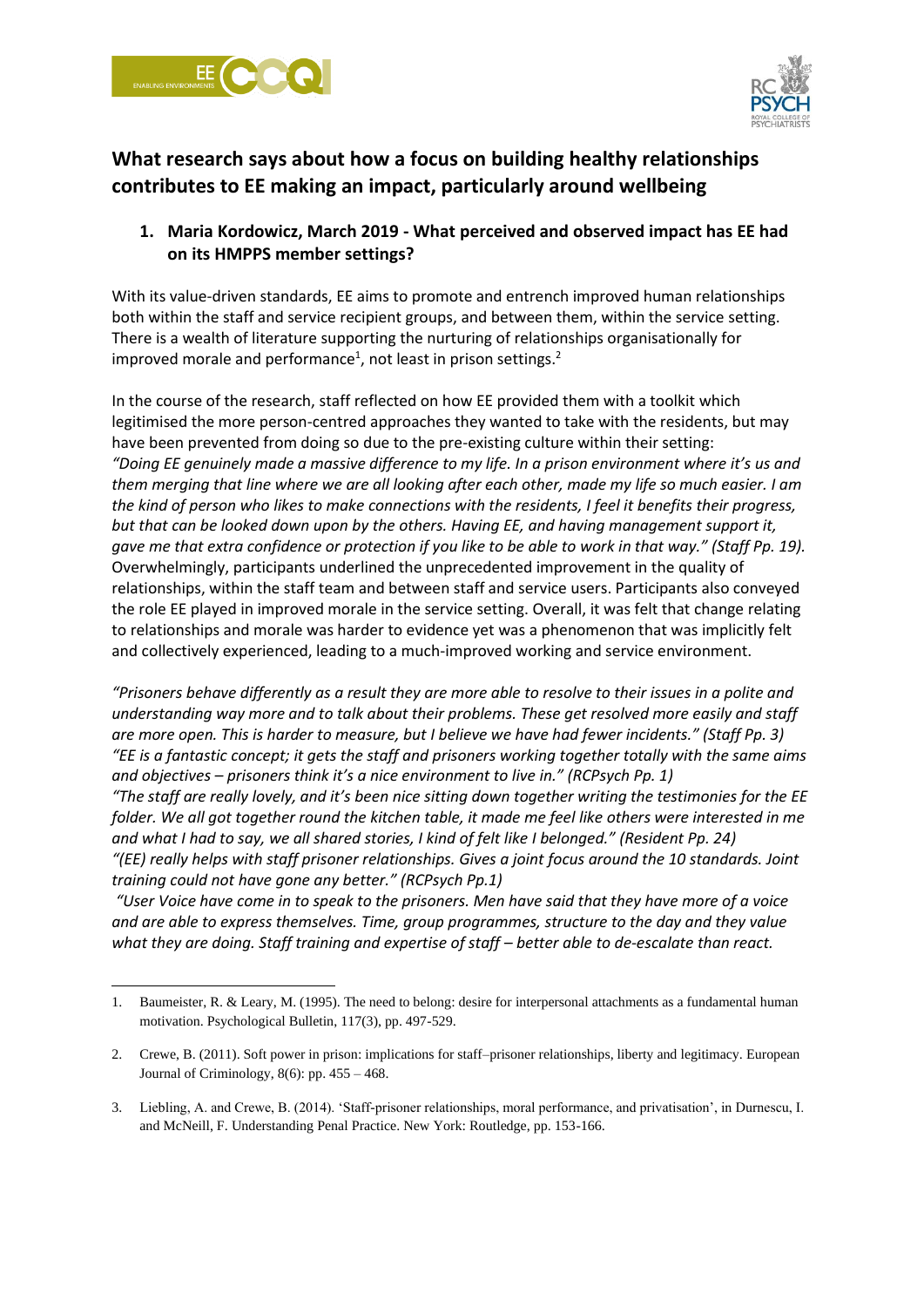



*There is an understanding that all behaviour has meaning rather than reacting to the behaviour, which has helped our men to feel understood." (Staff Pp. 7)*

*… "Because EE has created bit more of a relaxed environment the residents can speak to each other more because they know it's a safe environment to speak to others. It helps them go through their experiences with like-minded people and people who are genuinely there for them. This is where EE has made a difference. You see so many people go in and out for the same things and five minutes could have done so much more to help them change. All they need is a bit of support, hope and trust between the staff and residents to make them feel safe." (Staff Pp. 19)*

*"EE has made definitely made a difference – it helps us to work with individuals and overcome a sense of 'one size fits all'. So, for example we withdrew the warning system, which was punitive and tended to escalate situations and stress everyone out and also increased our rate of recalls, which was actually unfair. Instead, we opened up dialogue and involved residents in the decision-making and now we resolve things less formally and positively, without confrontation or fear of aggression. I think not only our staff, but also the residents feel safer here as a result." (Staff Pp. 16)*

However, it was felt that at times of serious incidents within the prison settings, the 'command and control' culture would have a resurgence and here the values of EE have a role as a long-term strategy for debrief and relational support at times of organisational crisis: *"Having the space to stop and think will pay dividends vs. responding and thinking later, but prisons do not think in this way as you still have to keep the prison" (Staff Pp. 4)*

The research drew out a number of themes, one being **Building a Culture of Trust** There was a strong sense of EE helping to foster a culture of trust within the settings. This was achieved through the time taken to nurture relationships amongst and between staff and residents as a result of taking part in the programme. Trust was mentioned by numerous participants, either directly or indirectly, as underpinning better organisational culture, wellbeing and resident outcomes:

*"I can always approach the staff, we get old residents coming to visit too and it feel like a family, like a community, this isn't something that I was used to, but seeing the signs up I think this EE thing is probably related to that, because there are all these quotes up on the walls to get us to get on with one another." (Resident Pp. 27)*

*"The staff are very good here, 'cause this is the vulnerable wing, so we get extra things to help us all get on, like those board games and we do crafts and things. The staff speak to us more, ask how we're feeling, make us feel more like a person you know? I'm much happier here." (Resident Pp. 23)*

*"The 'thank you' box is lovely 'cause we can tell the staff we appreciate what they do for us and we believe that they will keep fighting our corner." (Resident Pp. 28)*

Furthermore, a sense of trust created in part by undergoing the EE process was seen as contributing to a reduction in incidents and an increased sense of safety amongst the staff and residents: *"There are less incidents here than elsewhere as the staff are really approachable. Respect is an* 

*earned thing and it's about building mutual respect. Like for instance when the staff understood that I need light duties due to my injury." (Resident Pp. 26)* 

*"You get some bad ones, but generally we know the screws are here just to do their jobs and if we get treated with respect, we all get on, things are quiet, that's how I like them you know? You feel safer too because you know the screws are not out to get you." (Resident Pp. 29)*

*"Here things don't go 'tits up' as much, because if we see someone bringing in spice we tell the staff and we know it'll get dealt with because they trust us and we trust them, like I'll pat your back you pat mine sort of thing. We get listened to and taken seriously" (Resident Pp. 26)*

*"The (residents) will always tell me about drugs as they hate them on them. You still have the professionalism from our end, and you haven't broken that boundary but you're more a friend. That*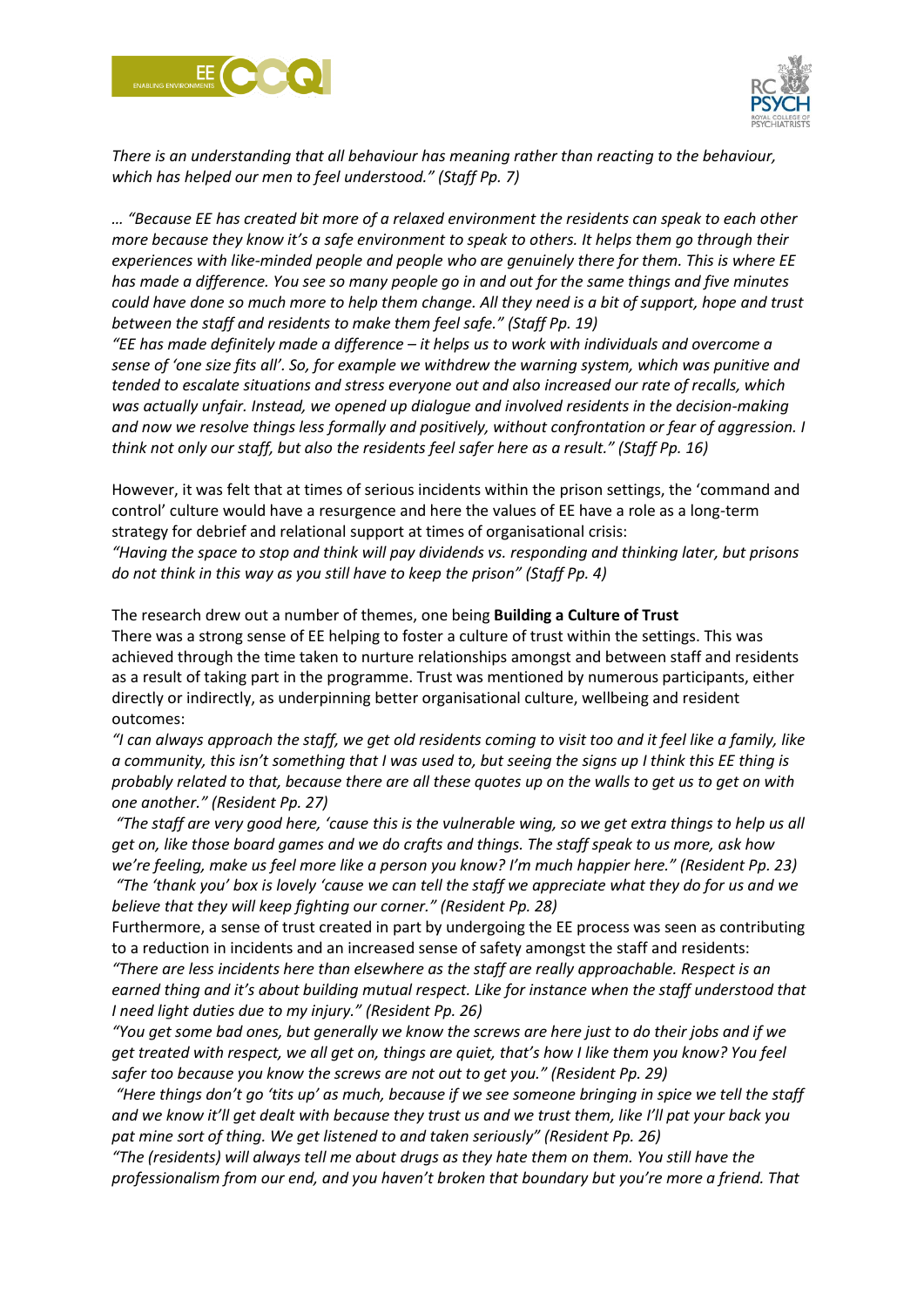



*way you get rid of cliques and we are all there as one. The (residents) have a sense of agency about their living environment. EE has really empowered the residents, because we all trust each other day to day, because at the end of the day we want to make things better and safer for one another." (Staff Pp. 18)*

#### Conclusion

The ten EE standards (belonging, boundaries, communication, development, involvement, safety, structure, empowerment, leadership and openness) are perceived to be 'common sense' by this study's participants help to create a trust infrastructure and challenge the traditional 'command and control' criminal justice culture. Instead, EE fosters a recognition of potential for change and human growth through collaborative and respectful interaction. This creates a sense of hope for residents, a concept which has been recognised as playing a key part in helping prisoner gain a sense of meaning from their imprisonment.

According to the evaluation participants, EE makes a difference to its members through a process of embedding relational working and person-centred 'common sense' values. EE helps to foster trust between staff and residents and within staff and resident groups. The focus on nurturing relationships which EE provides member settings with is seen to play a key role in improving organisational well-being and the resident experience. Better relationships resulting from EE are an enabler of a sense of safety within member settings. Crucially, EE gives staff and residents the tools need to challenge traditional authoritarian culture, shifting the focus to creating more compassionate prison and probation settings, ones where values lie at the core of rehabilitation. EE drives its members to achieve improved staff and service recipient morale and openness, and thus holds the potential to act as a springboard for the implementation of wider change policy within Her Majesty's prison and probation settings.

# **2. Evidence-based reasons for embedding 'Enabling Environments' relational practice into the Criminal Justice System**

### **EE improves staff wellbeing**

- Stress has been seen as the biggest impact on prison staff's health at work (Nurse, Woodcock & Ormsby, 2003), whilst emotional burnout has been reported to be linked to increased absenteeism (Gil-Monte et al., 2013; Harizanova & Tarnovska, 2013; Lambert et al., 2005)
- To reduce prison staff absenteeism, organisations should invest in improving employee job satisfaction and reducing job stress (Lambert et al., 2005)
- Implementing EE principles improved the quality of relationships in the staff team, improved staff morale, and led to fulfilling working lives (Kordowicz, 2018)
- Management, co-worker, supervisor, and community support lead to a higher sense of personal accomplishment at work (Gould et al., 2013; Lambert, 2007)
- Higher levels of job satisfaction are linked to lower levels of emotional burnout (Hockenberry, 2014; Keinan & Malach-Pines, 2007; Lambert et al., 2012)
- EE was perceived to improve staff sickness absence in HMPPS settings (Kordowicz, 2018)